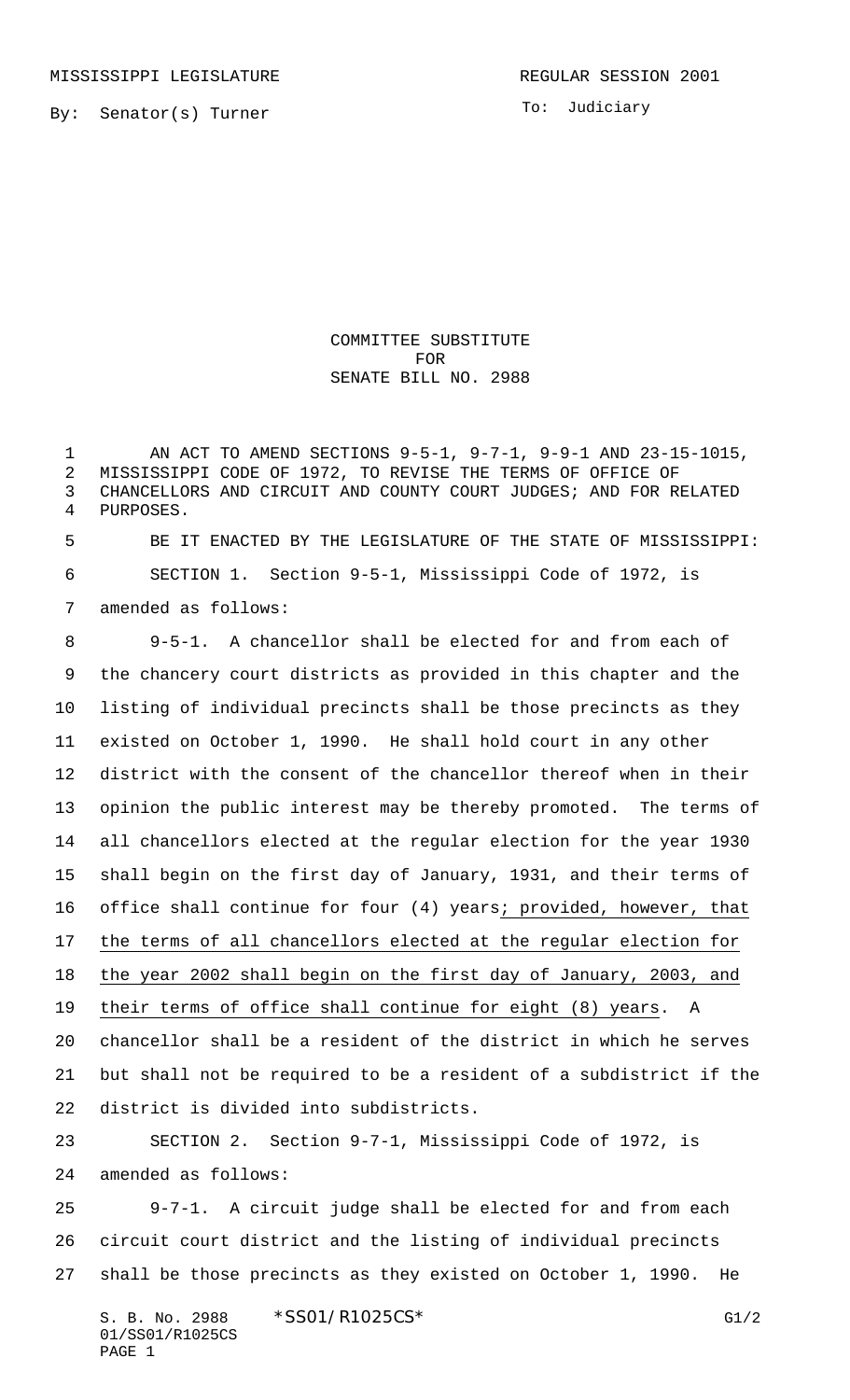may hold court in any other district with the consent of the judge thereof, when in their opinion the public interest may require. The terms of all circuit judges hereafter elected shall begin on the first day of January 1931 and their terms of office shall continue for four (4) years; provided, however, that the terms of all circuit judges elected at the regular election for the year 2002 shall begin on the first day of January, 2003, and their terms of office shall continue for eight (8) years. A circuit judge shall be a resident of the district in which he or she serves but shall not be required to be a resident of a subdistrict if the district is divided into subdistricts.

 SECTION 3. Section 9-9-1, Mississippi Code of 1972, is amended as follows:

 9-9-1. (1) There shall be an inferior court to be known as the county court in and for each of the following counties:

 (a) Each county of the state wherein a county court is in existence on July 1, 1985; and

 (b) From and after January 1, 1987, each county which has a population exceeding fifty thousand (50,000) inhabitants as shown by the latest federal decennial census.

 (2) A county judge for a county which is required to establish a county court under paragraph (1)(b) of this section shall be elected by the qualified electors of such county for the same term and in the same manner as provided for the election of circuit court judges at an election held at the same time as the next regular election of circuit court judges first occurring after the date upon which it can be determined that a county court is required under the provisions of paragraph (1)(b) of this section to be established in such county.

S. B. No. 2988 \*SS01/R1025CS\* (3) The provisions of this section shall not be construed so as to require that a county court be established in any county in which the board of supervisors has agreed and contracted with the board of supervisors of any other county or counties to support

01/SS01/R1025CS PAGE 2